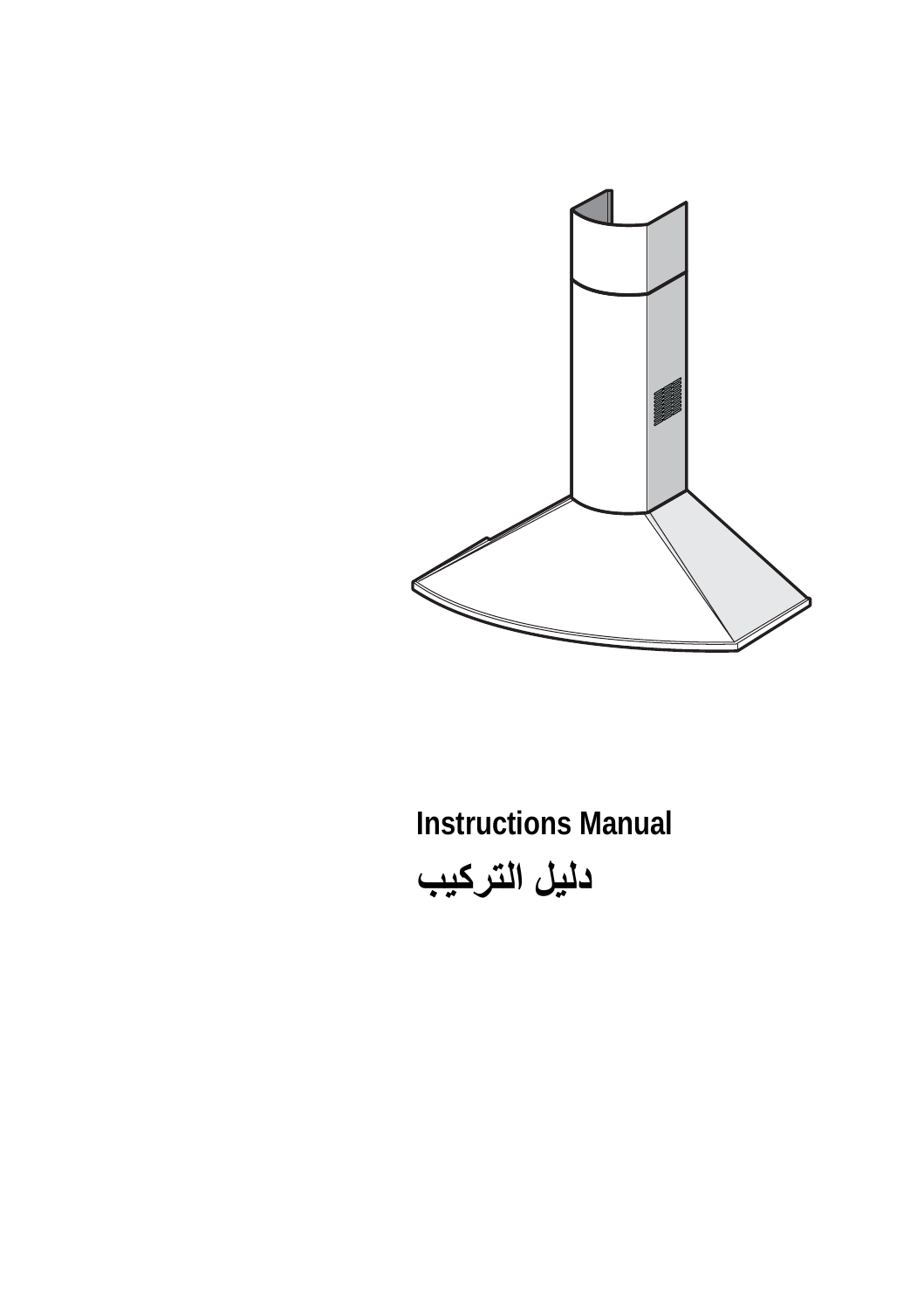## **INDFX**

| <b>IISE</b> |  |
|-------------|--|
|             |  |

## الفهرس

| الفهرس       |  |
|--------------|--|
|              |  |
|              |  |
|              |  |
|              |  |
| بانة عمليــة |  |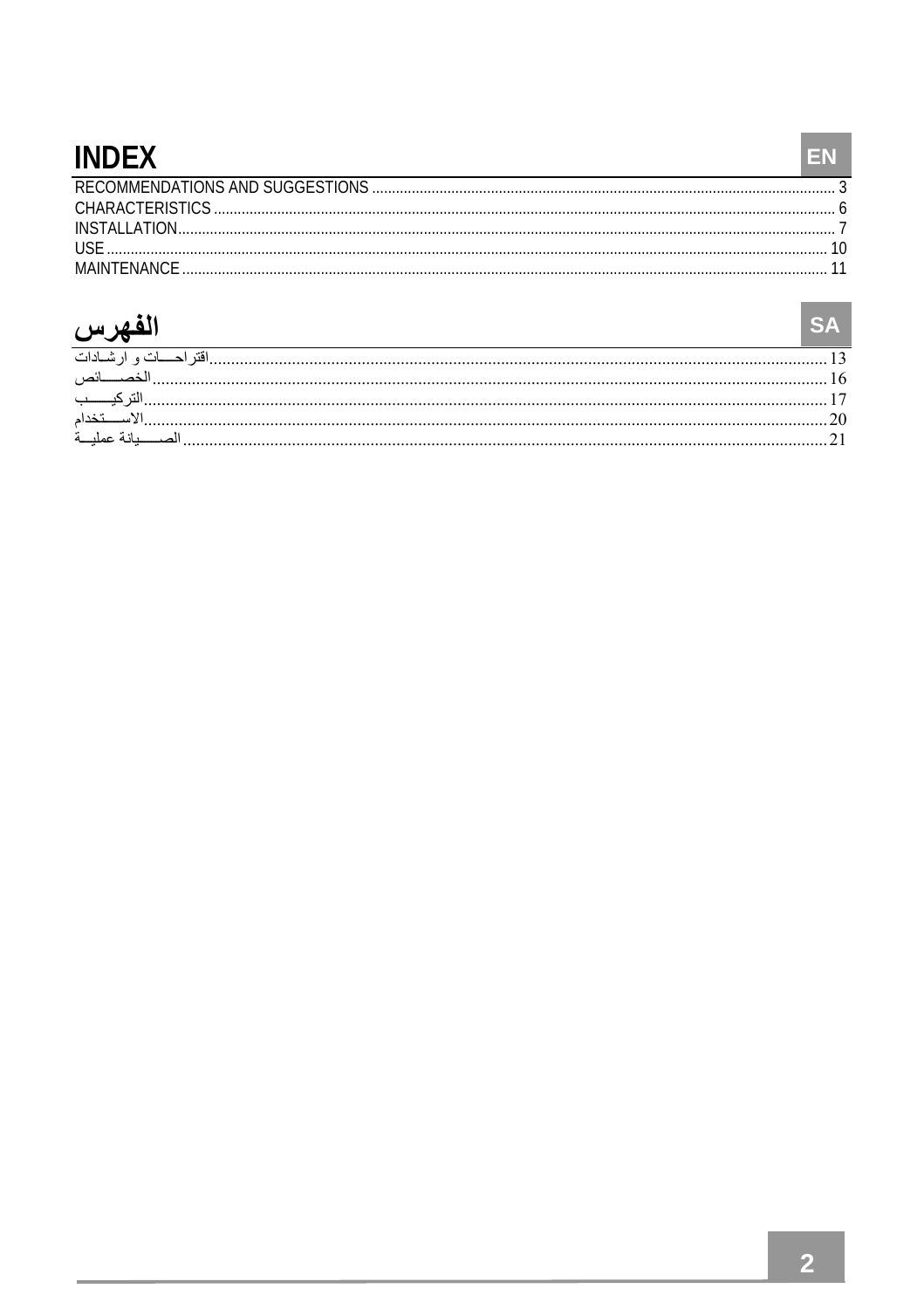## **RECOMMENDATIONS AND SUGGESTIONS**

⚠ The Instructions for Use apply to several versions of this appliance. Accordingly, you may find descriptions of individual features that do not apply to your specific appliance.

## **INSTALLATION**

- The manufacturer will not be held liable for any damages resulting from incorrect or improper installation.
- The minimum safety distance between the cooker top and the extractor hood is 650 mm (some models can be installed at a lower height, please refer to the paragraphs on working dimensions and installation).
- Check that the mains voltage corresponds to that indicated on the rating plate fixed to the inside of the hood.
- For Class I appliances, check that the domestic power supply guarantees adequate earthing.

Connect the extractor to the exhaust flue through a pipe of minimum diameter 120 mm. The route of the flue must be as short as possible.

- Do not connect the extractor hood to exhaust ducts carrying combustion fumes (boilers, fireplaces, etc.).
- If the extractor is used in conjunction with non-electrical appliances (e.g. gas burning appliances), a sufficient degree of aeration must be guaranteed in the room in order to prevent the backflow of exhaust gas. The kitchen must have an opening communicating directly



with the open air in order to guarantee the entry of clean air. When the cooker hood is used in conjunction with appliances supplied with energy other than electric, the negative pressure in the room must not exceed 0,04 mbar to prevent fumes being drawn back into the room by the cooker hood.

- The air must not be discharged into a flue that is used for exhausting fumes from appliances burning gas or other fuels (not applicable to appliances that only discharge the air back into the room).
- In the event of damage to the power cable, it must be replaced by the manufacturer or by the technical service department, in order to prevent any risks.

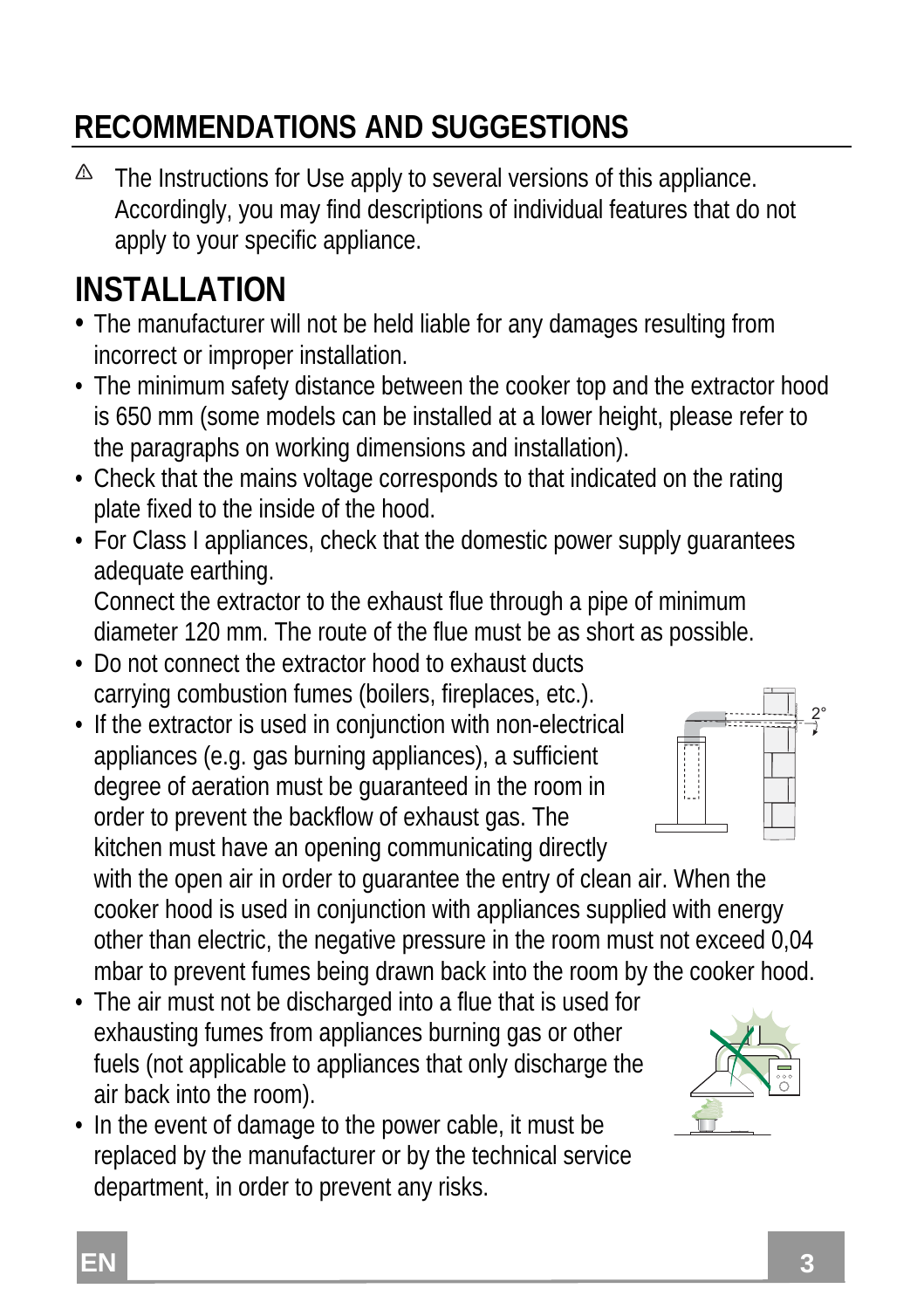- If the instructions for installation for the gas hob specify a greater distance specified above, this has to be taken into account. Regulations concerning the discharge of air have to be fulfilled.
- Use only screws and small parts in support of the hood. **Warning**: Failure to install the screws or fixing device in accordance with these instructions may result in electrical hazards.
- Connect the hood to the mains through a two-pole switch having a contact gap of at least 3 mm.

## **USE**

- The extractor hood has been designed exclusively for domestic use to eliminate kitchen smells.
- Never use the hood for purposes other than for which it has been designed.
- Never leave high naked flames under the hood when it is in operation.
- Adjust the flame intensity to direct it onto the bottom of the pan only, making sure that it does not engulf the sides.
- Deep fat fryers must be continuously monitored during use: overheated oil can burst into flames.
- Do not flambè under the range hood; risk of fire.
- This appliance can be used by children aged from 8 years and above and persons with reduced

physical, sensory or mental capabilities or lack of

experience and knowledge if they have been given supervision or instruction concerning use of the appliance in a safe way and understand the hazards involved. Children shall not play with the appliance. Cleaning and user maintenance shall not be made by children without supervision.

• This appliance is not intended for use by persons (including children) with reduced physical, sensory or mental capabilities, or lack of experience and knowledge, unless they have been given supervision or instruction concerning use of the appliance by a person responsible for their safety.

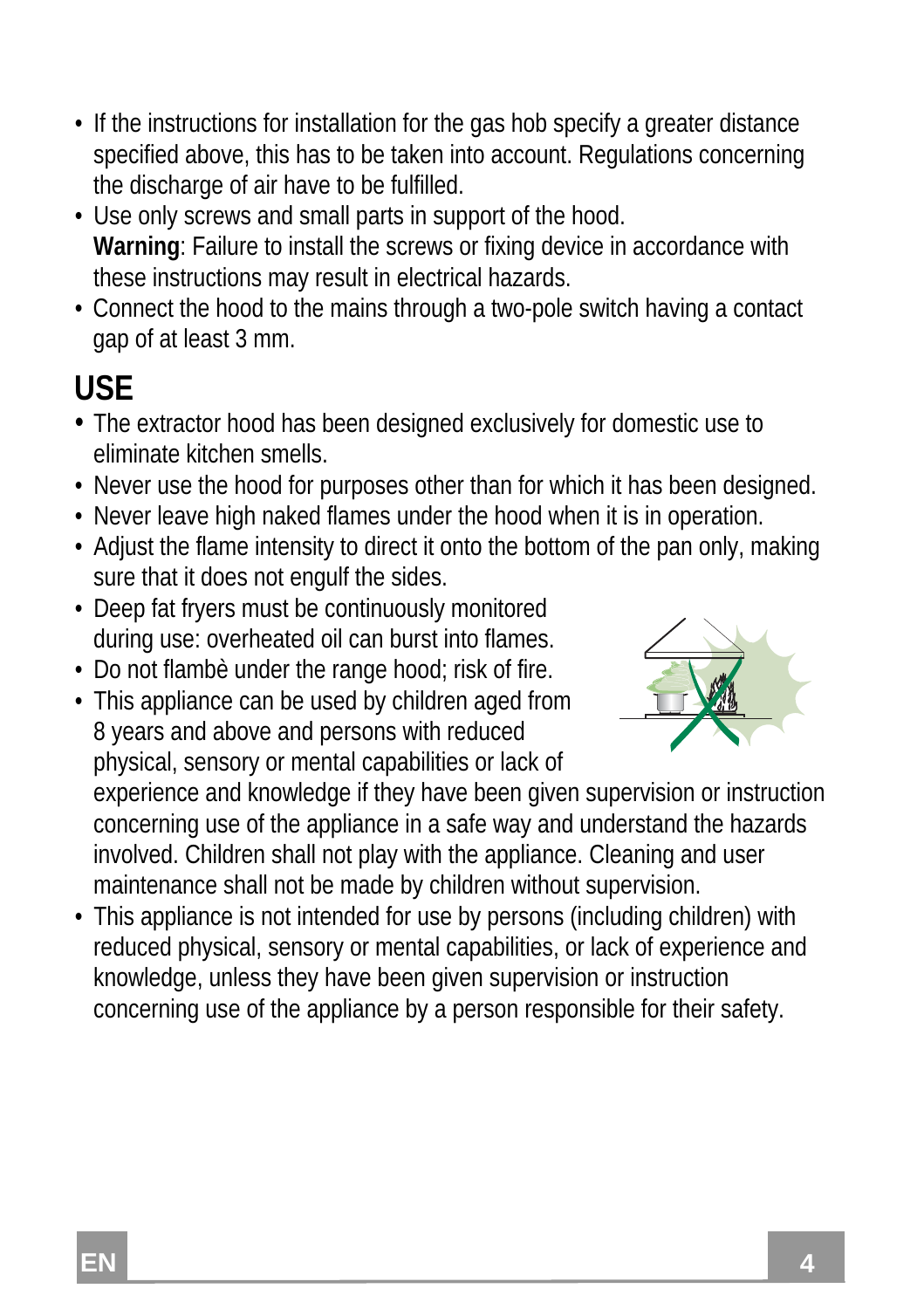• "**CAUTION**: Accessible parts may become hot when used with cooking appliances."

## **MAINTENANCE**

- Switch off or unplug the appliance from the mains supply before carrying out any maintenance work.
- Clean and/or replace the Filters after the specified time period (Fire hazard).
- The Grease filters must be cleaned every 2 months of operation, or more frequently for particularly heavy usage, and can be washed in a dishwasher.
- The Activated charcoal filter is not washable and cannot be regenerated, and must be replaced approximately every 4 months of operation, or more frequently for particularly heavy usage.
- "Failure to carry out cleaning as indicated will result in a fire hazard".
- Clean the hood using a damp cloth and a neutral liquid detergent.

The symbol  $\overline{\mathbb{X}}$  on the product or on its packaging indicates that this product may not be treated as household waste. Instead it shall be handed over to the applicable collection point for the recycling of electrical and electronic equipment. By ensuring this product is disposed of correctly, you will help prevent potential negative consequences for the environment and human health, which could otherwise be caused by inappropriate waste handling of this product. For more detailed information about recycling of this product, please contact your local city office, your household waste disposal service or the shop where you purchased the product.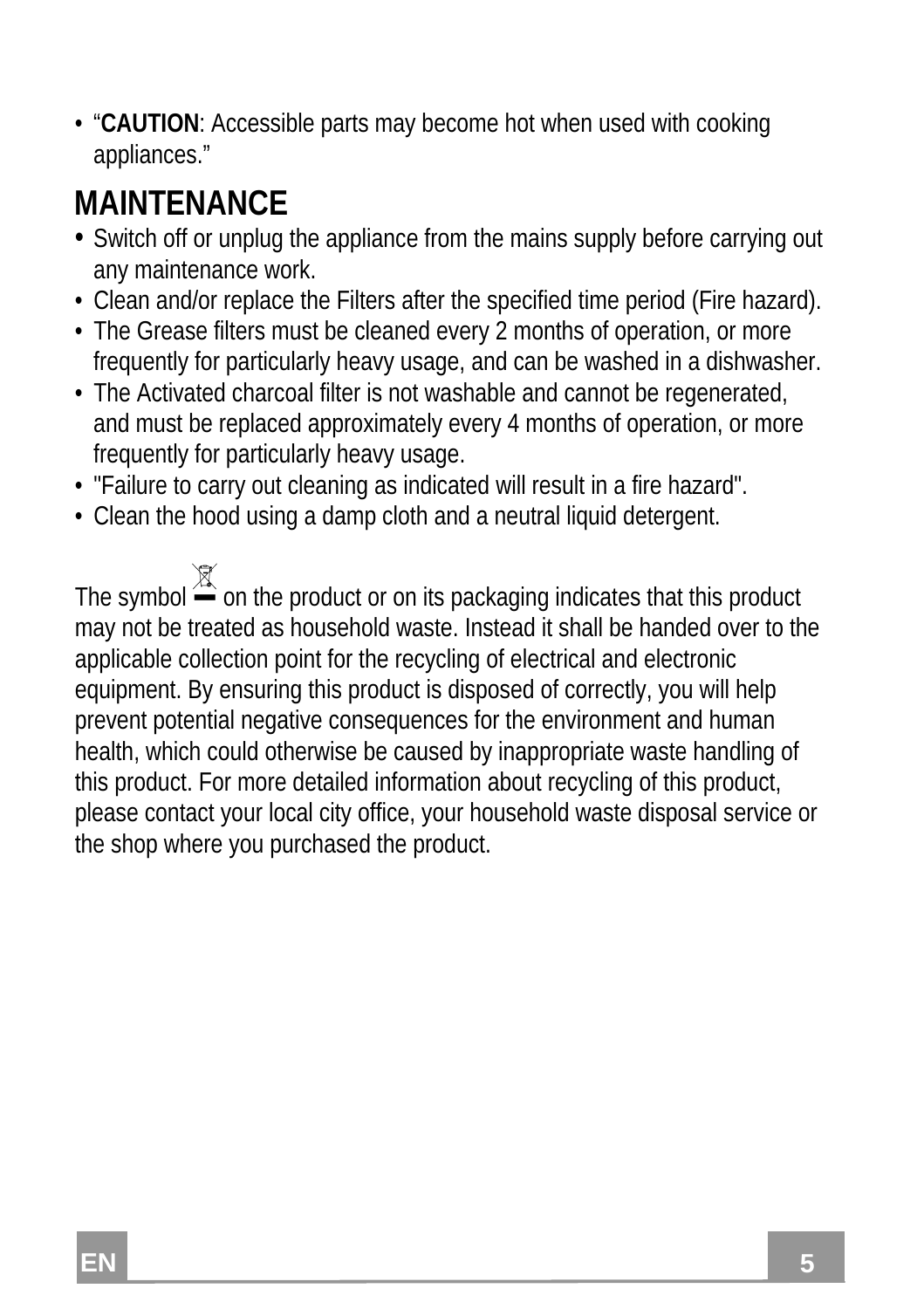## **CHARACTERISTICS**





| Components |   |                                                    |  |  |  |  |
|------------|---|----------------------------------------------------|--|--|--|--|
|            |   | Ref. Q.ty Product Components                       |  |  |  |  |
|            |   | Hood Body, complete with: Controls, Light, Blower, |  |  |  |  |
|            |   | <b>Filters</b>                                     |  |  |  |  |
| 2          | 1 | Telescopic Chimney comprising:                     |  |  |  |  |
| 2.1        | 1 | <b>Upper Section</b>                               |  |  |  |  |
| 2.2        | 1 | <b>Lower Section</b>                               |  |  |  |  |
| 8a         | 1 | Right Air Outlet Grill                             |  |  |  |  |
| 8b         |   | Left Air Outlet Grill                              |  |  |  |  |
| 9          |   | Reducer Flange ø 150-120 mm                        |  |  |  |  |
| 15         | 1 | Air Outlet Connection                              |  |  |  |  |
|            |   |                                                    |  |  |  |  |
|            |   | Ref. Q.ty Installation Components                  |  |  |  |  |
| 7.1        | 2 | <b>Hood Body Fixing Brackets</b>                   |  |  |  |  |

| 7.2.1 |   | Upper Chimney Section Fixing Brackets |
|-------|---|---------------------------------------|
| 11    | 8 | Wall Plugs                            |
| 12a   |   | Screws 4.2 x 44.4                     |
| 12c   |   | Screws 2.9 x 9.5                      |
| 12d   |   | Screws M4 x 25                        |
|       |   |                                       |

- **Q.ty Documentation** 
	- 1 Instruction Manual

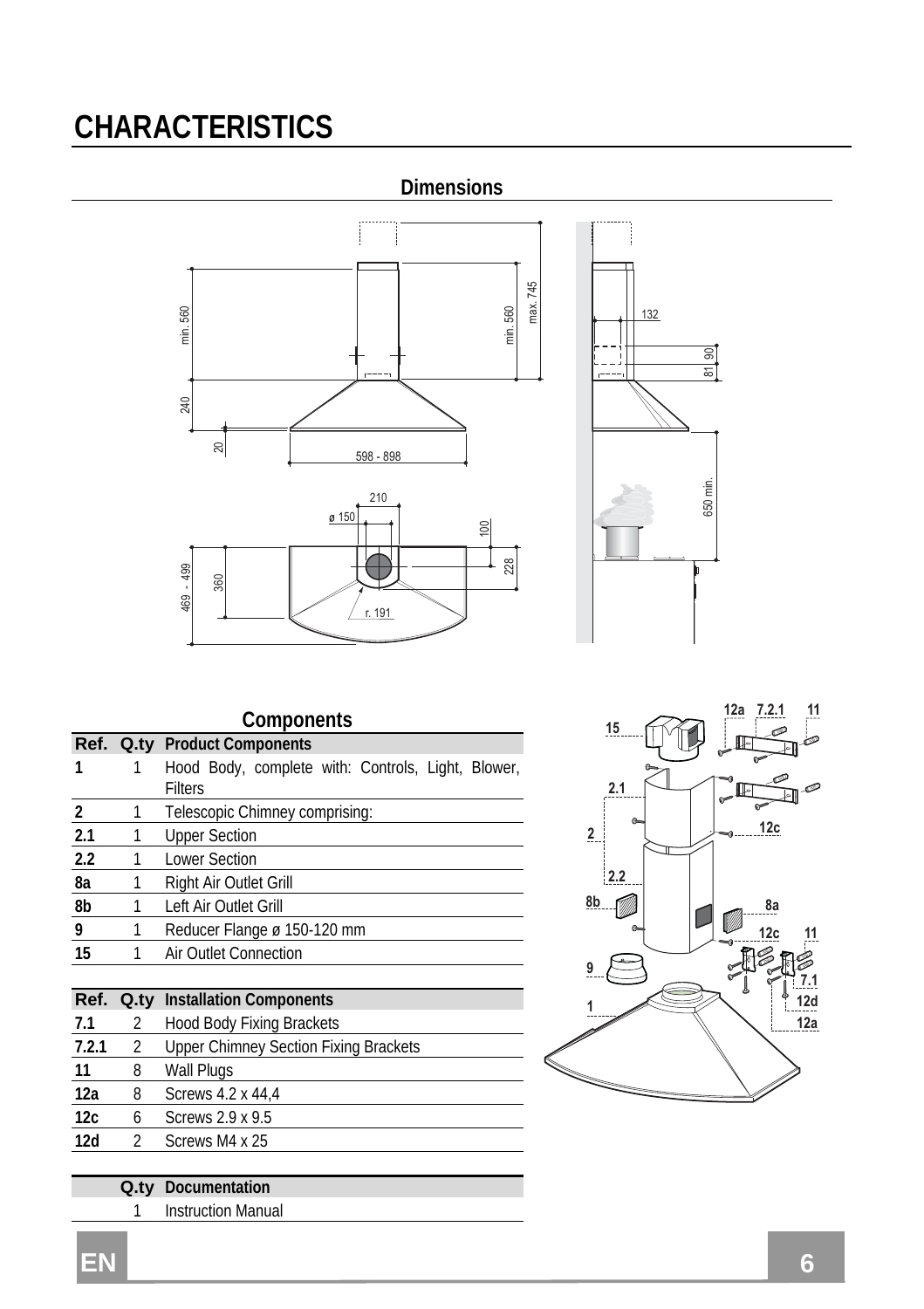## **INSTALLATION**



Wall marking:

- Draw a vertical line on the supporting wall up to the ceiling, or as high as practical, at the centre of the area in which the hood will be installed.
- Draw a horizontal line at 650 mm above the hob for installation without the back panel, or at height H (height of the visible part of the panel) for installation with the back panel.
- Place bracket **7.2.1** on the wall as shown about 1-2 mm from the ceiling or upper limit, aligning the centre (notch) with the vertical reference line.
- Mark the wall at the centres of the holes in the bracket.
- Place bracket **7.2.1** on the wall as shown at X mm below the first bracket  $(X = \text{height of the})$ upper chimney section supplied), aligning the centre (notch) with the vertical line.
- Mark the wall at the centres of the holes in the bracket.
- Place bracket **7.1** as shown 110 mm from the vertical reference line and 180 mm above the horizontal reference line.
- Mark the centres of the holes in the bracket.
- Repeat this operation on the other side.

#### **REAR PANEL (OPTIONAL)**

The Rear Panel must be fitted before fixing the hood body and, if it is to be fixed at both top and bottom, must be fitted at the correct height prior to installing the bases. As this operation is rather complex, it should be carried out either by the kitchen installer or a qualified person who knows the final dimensions of the units.

For fixing at the top only, proceed as follows:

- Rest the back panel on the base, inserting the lower plate between the upper surface and the wall, centring it on the vertical reference line.
- Mark the centres of the two holes in the upper plate.
- Drill ø 8 mm holes at all the centre points marked.
- Insert the wall plugs **11** in the holes.
- Fix the brackets using the **12a** screws supplied.
- Fix the back panel (where present) using the **12a** screws supplied.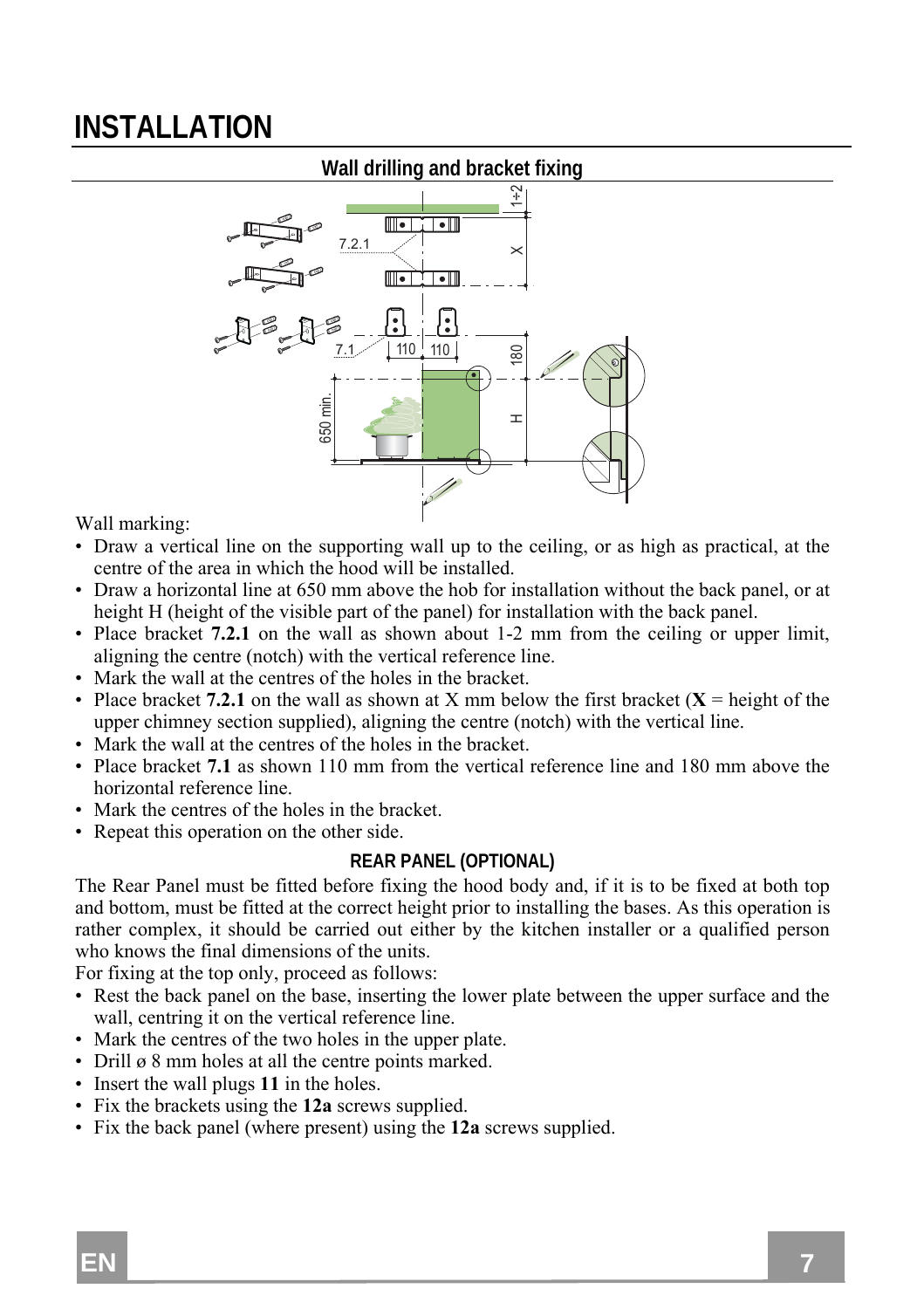#### **Mounting the hood body**

- Screw the two screws **12d** supplied onto the brackets **7.1**.
- Hook the hood body onto the bracket **7.1,** centring it around the vertical line.
- Use the adjusting screws **12d** underneath the hood to level the hood body.



 $\alpha$  150

 $0 \qquad \qquad$  12

9

 $\overline{0}$ 

#### **Connections**

#### **DUCTED VERSION AIR EXHAUST SYSTEM**

When installing the ducted version, connect the hood to the chimney using either a flexible or rigid pipe ø 150 or 120 mm, the choice of which is left to the installer.

- To install a ø 120 mm air exhaust connection, insert the reducer flange **9** on the hood body outlet.
- Fix the pipe in position using sufficient pipe clamps (not supplied).
- Remove possible charcoal filters.

#### **RECIRCULATION VERSION AIR OUTLET**

- Push fit the air outlet fitting **15** onto the air outlet of the hood body.
- Ensure that the activated charcoal filters have been inserted.

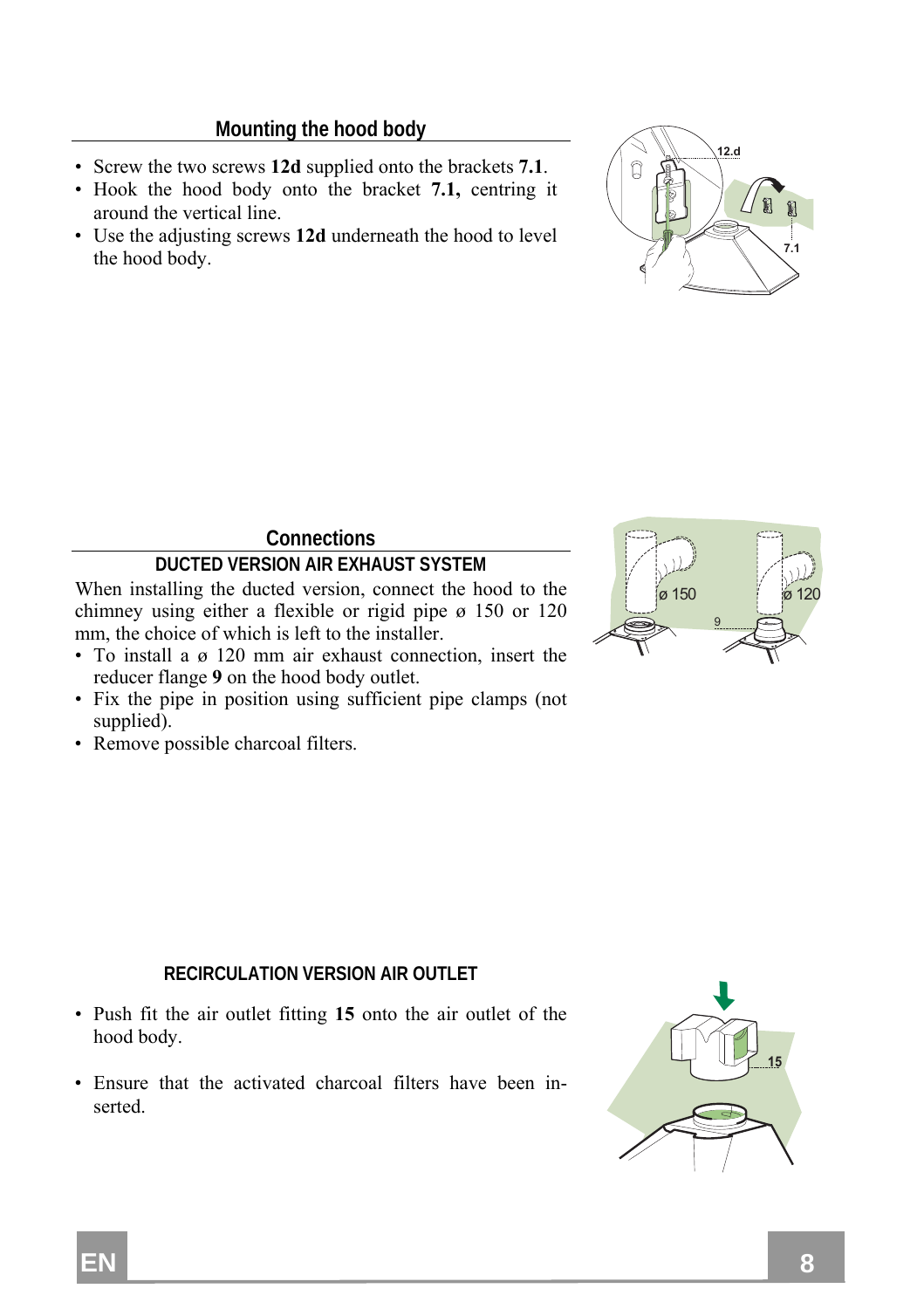#### **ELECTRICAL CONNECTION**

- Connect the hood to the mains through a two-pole switch having a contact gap of at least 3 mm.
- Remove the grease filters (see paragraph Maintenance) being sure that the connector of the feeding cable is correctly inserted in the socket placed on the side of the fan.



#### **Chimney assembly**

#### **Upper chimney section**

- Slightly widen the two sides of the upper chimney and hook them behind the brackets **7.2.1**, making sure that they are properly housed.
- Secure the sides to the brackets using the 4 screws **12c** (2,9 x 9,5) supplied.

#### **Lower chimney section**

- Slightly widen the two sides of the section and hook them between the upper section and the wall, making sure that they are properly housed.
- Fix the sides of the bottom section to the hood body using the 2 screws **12c** (2,9 x 9,5) supplied.
- When installing the recirculation version, fit the directional grills **8a** – **8b** in their housings so that the directional symbols are at the top and towards the front of the hood. Ensure that they are inserted correctly in the outlet connection piece **15**.

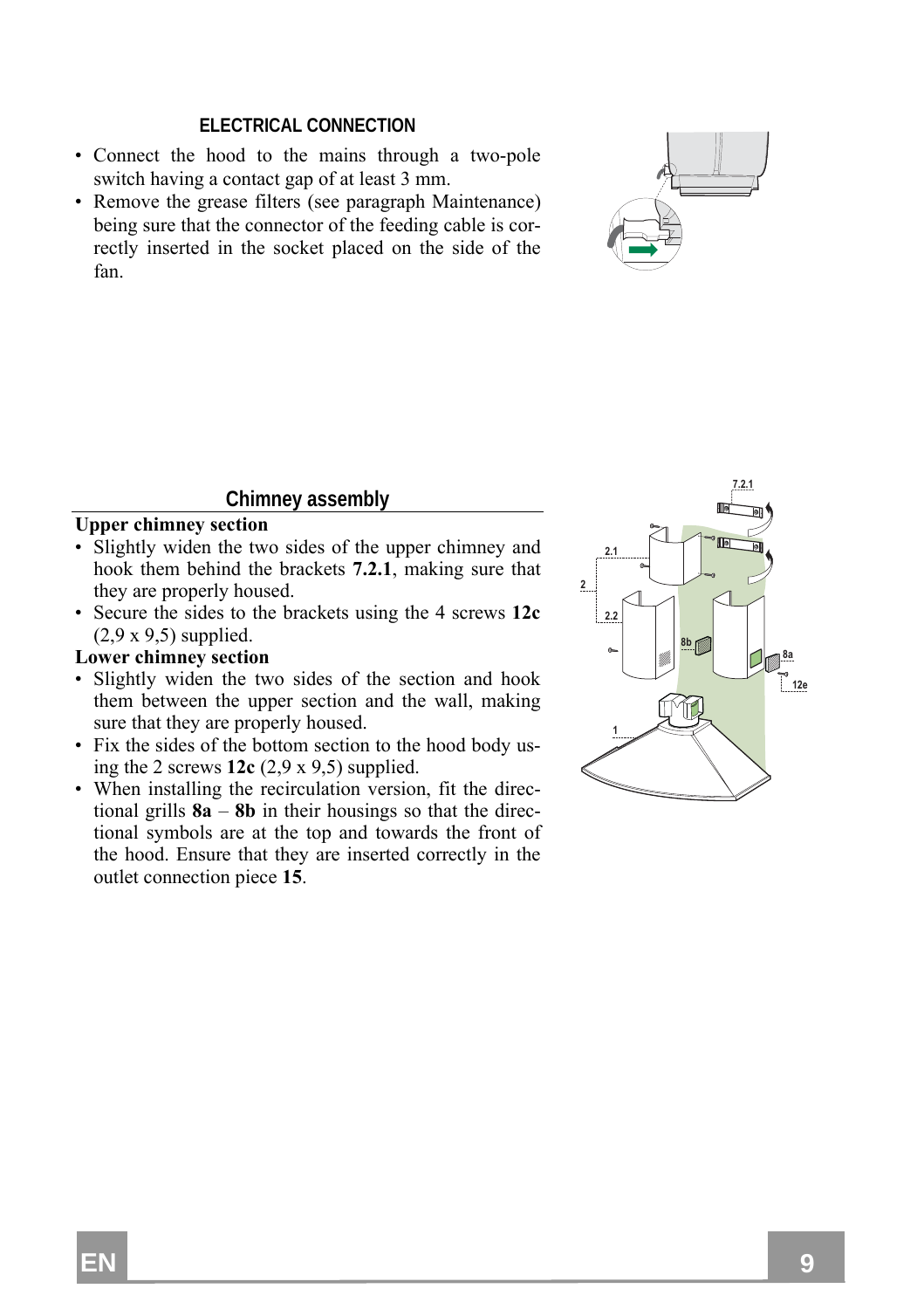#### **Control panel**



- **L** Light Switches the lighting system on and off.
- **M** Motor Switches the extractor motor on and off.
- **V** Speed Sets the operating speed of the extractor:
	- 1. Low speed, used for a continuous and silent air change in the presence of light cooking vapour.
	- 2. Medium speed, suitable for most operating conditions given the optimum treated air flow/noise level ratio.
	- 3. Maximum speed, used for eliminating the highest cooking vapour emission, including long periods.



 **-** $V2$   $V3$ 

- **L** Light Switches the lighting system on and off.
- **S** Led Motor running led.
- **V1** Motor Switches the extractor motor on and off at low speed. Used to provide a continuous and silent air change in the presence of light cooking vapours.
- **V2** Speed Medium speed, suitable for most operating conditions given the optimum treated air flow/noise level ratio.
- **V3** Speed Maximum speed, used for eliminating the highest cooking vapour emission, including long periods.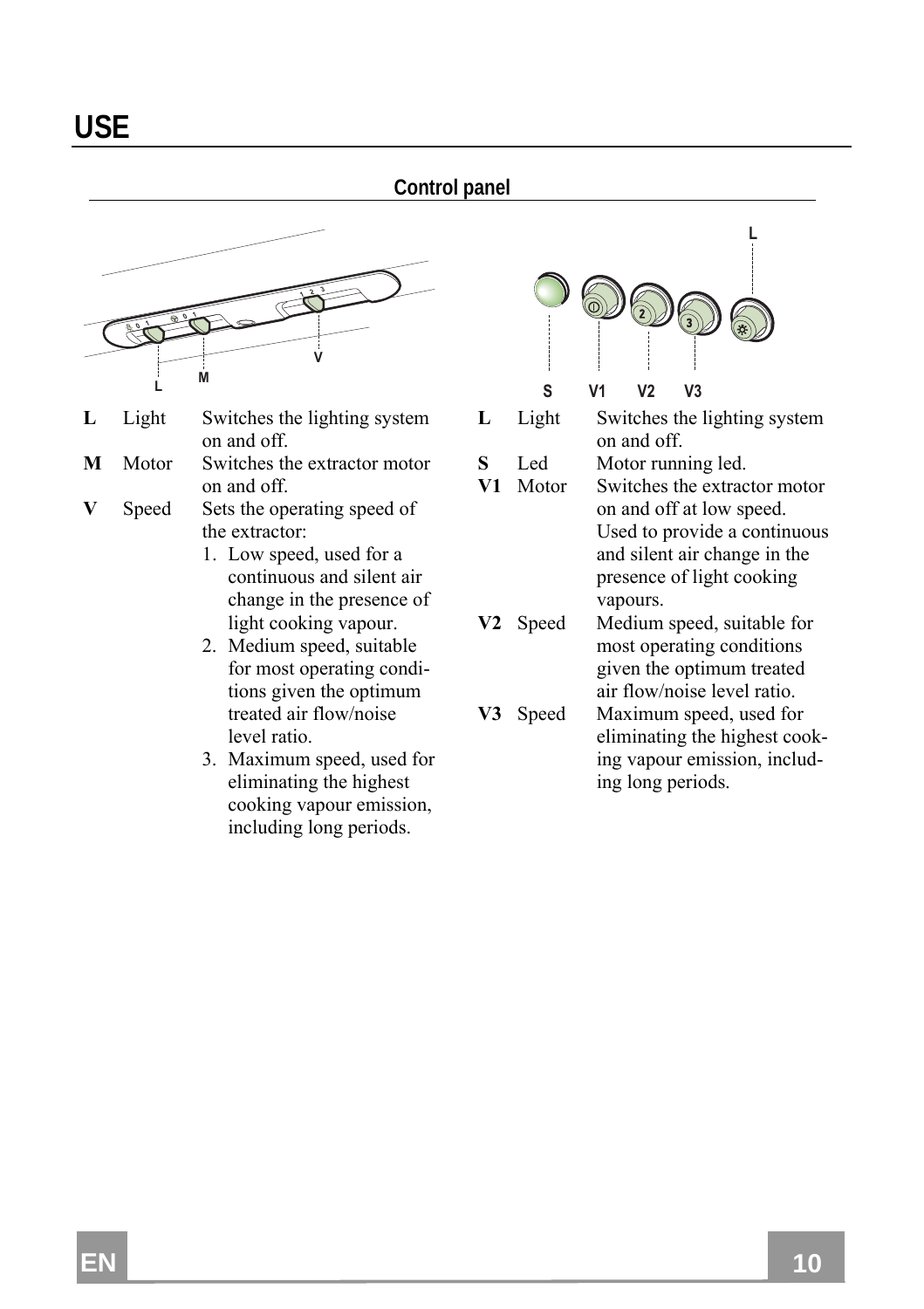## **MAINTENANCE**

#### **Grease filters**

#### **CLEANING METAL SELF- SUPPORTING GREASE FILTERS**

- The filters must be cleaned every 2 months of operation, or more frequently for particularly heavy usage, and can be washed in a dishwasher.
- Remove the filters one at a time by pushing them towards the back of the group and pulling down at the same time.
- Wash the filters, taking care not to bend them. Allow them to dry before refitting.
- When refitting the filters, make sure that the handle is visible on the outside.



#### **Grease filters**

#### **CLEANING METAL GREASE FILTERS**

The filters are washable at least every 2 months of operation, or more frequently for particularly heavy usage.

- Remove the filters one at a time by supporting them with one hand and turning the safety knobs (pull and turn).
- Wash the filters, taking care not to bend them. Allow them to dry before refitting.
- Refit them and fix them using the safety knobs provided (pull and turn).

#### **Activated charcoal filter (Recirculation version)**

These filters are not washable and cannot be regenerated, and must be replaced approximately every 4 months of operation, or more frequently with heavy usage.

#### **REPLACING THE ACTIVATED CHARCOAL FILTER**

- Remove the metal grease filters
- Remove the saturated activated charcoal filter as shown (**A**).
- Fit the new filters (**B**).
- Replace the metal grease filters.



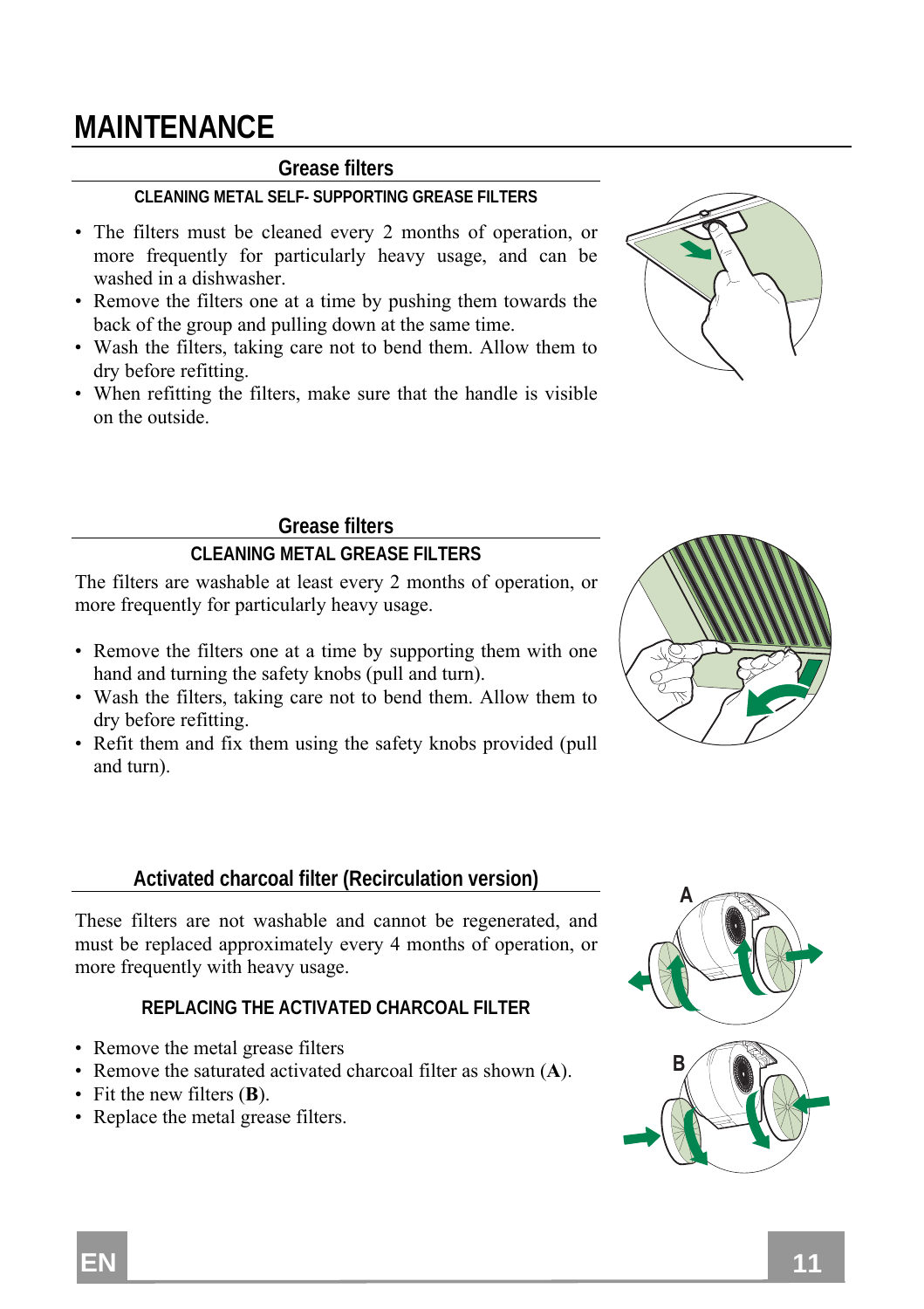## **Lighting**

### **LIGHT REPLACEMENT**

- Remove the metal grease filters.
- Unscrew the bulbs and replace them with new ones  $\frac{1}{\sqrt{2}}$ having the same characteristics.
- Replace the metal grease filters.



| Lamp | Power (W) | Socket          | Voltage (V) | Dimension (mm) | <b>ILCOS Code</b>                                                |
|------|-----------|-----------------|-------------|----------------|------------------------------------------------------------------|
| 昌    | 4         | E <sub>14</sub> | 220-240     | 107 x 37       | DRBB/F-4-220-240-E14-35/100                                      |
| ₩    | 5         | GU10            | 230         | 52 x 50        | DRPAR-5/840-220/240-GU10-35/36<br>DRPAR-5/830-220/240-GU10-35/36 |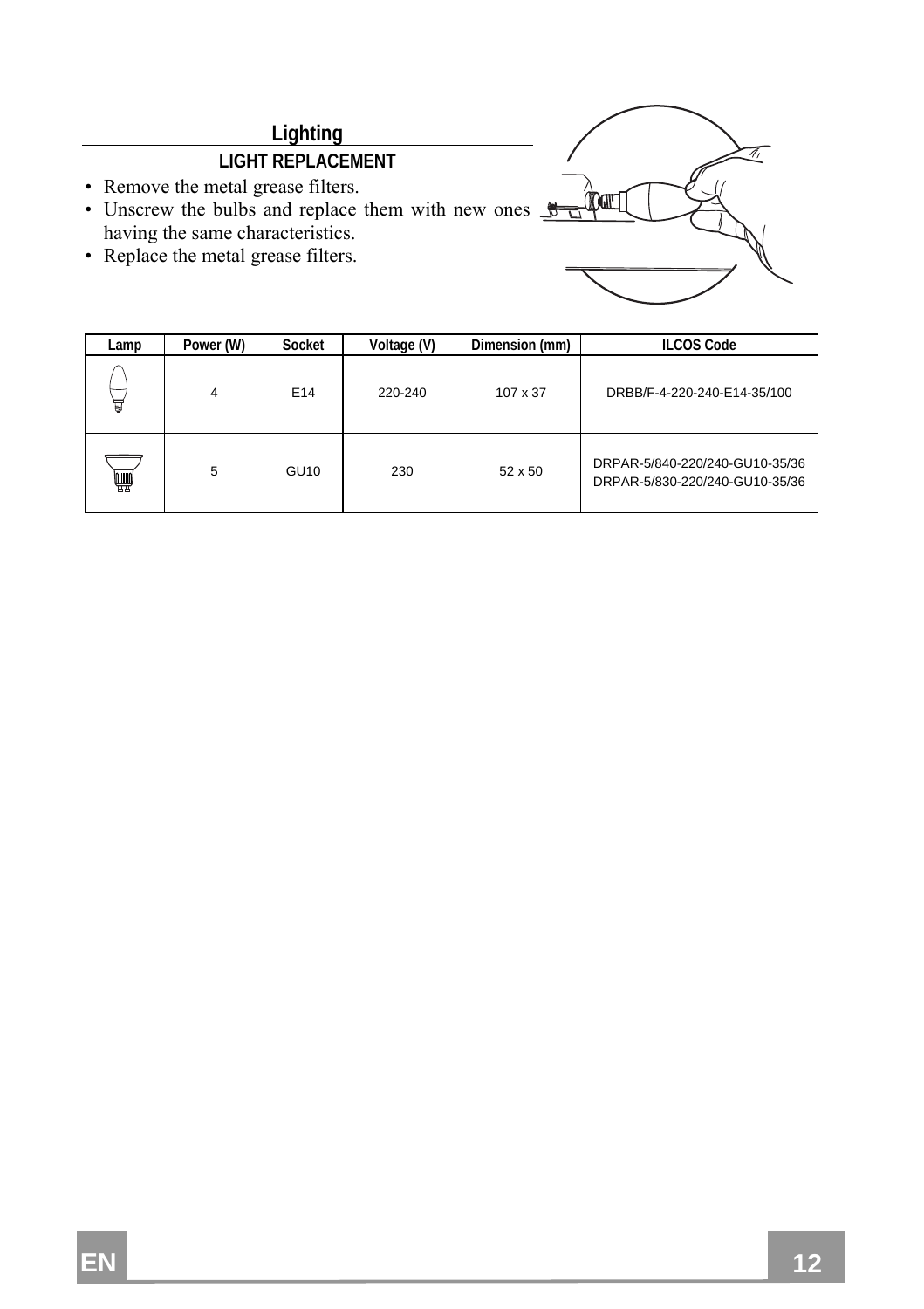**ارشادات و اقتراحات**

- تعليمات الاستخدام هذه هي لنماذج مختلفة من هذا الجهاز .لذلك، قد تجد وصفا لخصائص فردية قد لا تنطبق على الجهاز الخاص بك بالتحديد.
- التر <u>كي</u>ب • المصنع يخلي نفسه من المسؤولية تجاه الأضرار الناتجة عن التركيب الخطأ أو الاستعمال الخطأ.

• المسافة في الحد الأدنى للسلامة بين سطح الطبخ والمدخنة يجب أن تكون 650 مم، (بعض الموديلات يمكن ترآيبها على ارتفاع أقل، يرجى الرجوع الى فقرات الأحجام والترآيب). • تأآد من أن التيار الكهربائي مطابق لما هو مشار إليه في اللوحة الموجودة داخل المدخنة. • للأجهزة من الفئة الأولىI ، يجب التأآد من شبكة التغذية الكهربائية بأنها مؤرضة.

- السُفط بالبوب مخر ج الدخان بو أنبوب قطره 120 مم .يجب أن يكون مسار الدخان أقصر ما يكون. • لا تقم بتوصيل المدخنة الشافطة بأنبابيب متصلة بمصادر حرارية منتجة اللدخان (آمثال
- على ذلك السخانات، المدافئ الخ).
- اذا تم استخدام الشافط مع أجهزة غير آهربائية (آمثال على ذلك أجهزة تعمل بالغاز)، يجب ضمان تهوية جيدة وكافية في المكان من أجل منع ارتداد دفق الغاز عند الخروج .يجب أن يمتلك المطبخ فتحة مباشرة الى الخارج من أجل ضمان دخول الهواء النظيف للمكان. عند استخدام مدخنة المطبخ مع المعدات التي لا تتغذى من التيار الكهربائي، يجب أن لا يتجاوز الضغط السلبي في المكان 0,04 م بار لمنع الأبخرة من الارتداد الى داخل المطبخ عن طريق المدخنة.  $\overline{2}$  $\circ$
- في حالة تلف سلك الطاقة الكهربائية، يجب تبديله من قبل الشرآة المصنعة أو من خدمة الصيانة التي تمثّلها لتجنب أي خطر.
- **•** لا يجب تصريف هواء المدخنة من خلال أنبوب مطاوع والذي يستعمل لشفط الأدخنة من أجهزة تعمل بالغاز أو أي مواد أخرى (لا تستعمله مع الأجهزة التي تصرّف الهواء في المكان)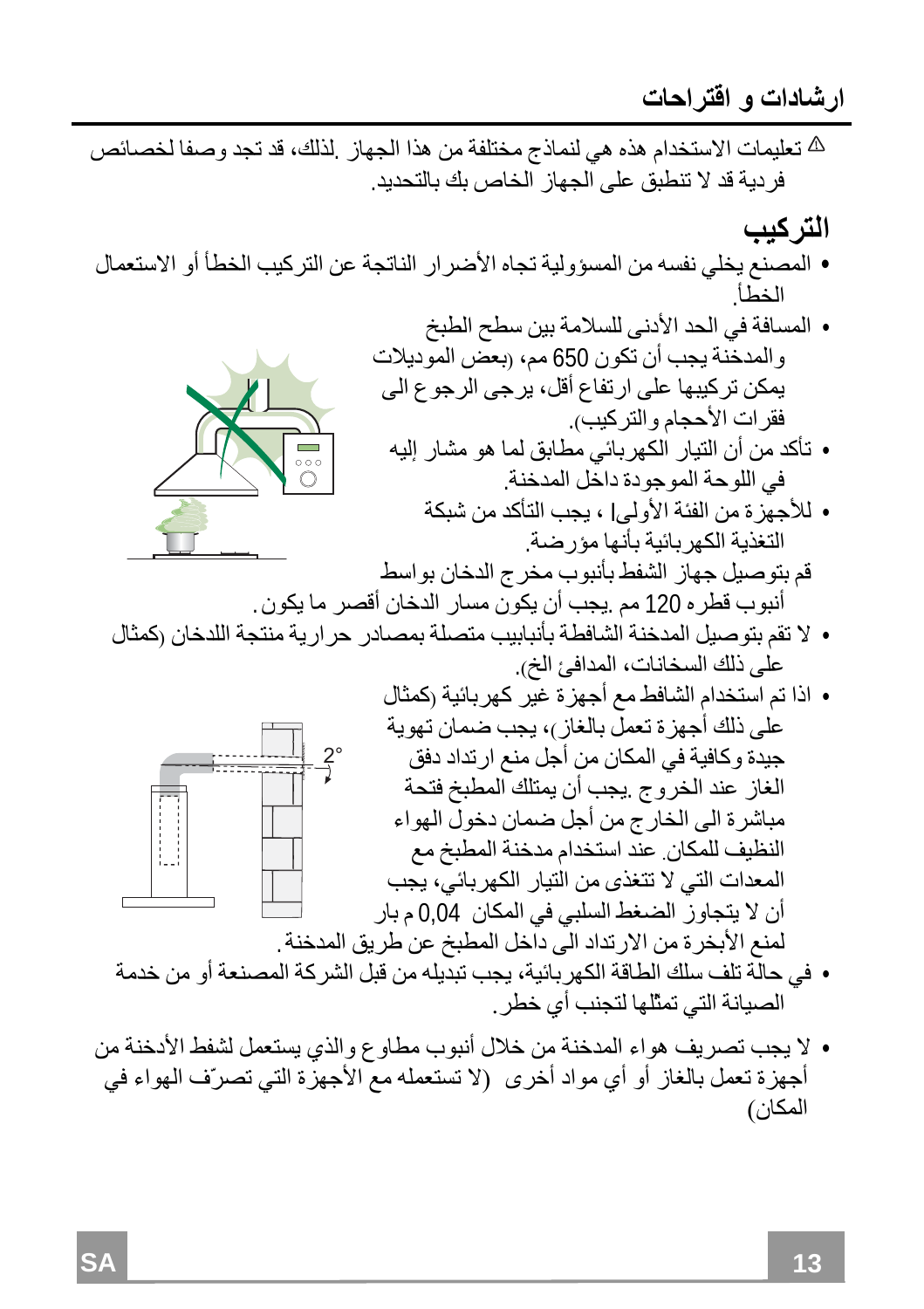• إذا آانت تعليمات ترآيب سطح الطبخ بالغاز تحدد مسافة أآبر من التي واردة أعلاه، فيجب الأخذ بهذه التعليمات. يجب تطبيق جميع اللوائح الخاصة بشفط وخروج الهواء. • إستخدم فقط البراغي والأجزاء الصغيرة المطابقة للمدخنة . تحذير : قد يؤدي عدم تثبيت البراغي أو معدات التثبيت والترآيب المطابقة للتعليمات الى حدوث صدمات آهربائية . • قم بتوصيل المدخنة بشبكة التيار من خلال مفتاح مزدوج الأقطاب بفاتح توصيل لا يقل عن 3 مم.

الاستعمال • إن المدخنة مصممة للاستخدام المنزلي فقط، وبهدف شفط الروائح الناتجة عن الطبخ . • لا تستخدم أبداً المدخنة لغير الأغراض المصممة لها . • لا تترك ألسنة اللهب بكثافة قوية أثناء تشغيل المدخنة . • يجب ضبط شدة اللهب بحيث تصوّب فقط تجاه قاع أواني الطبخ، وتأآد من أن اللهب لا يخرج خارج محيط الأواني . • انتبه دوماً على المقلاة أثناء عملية القلي لأن الزيت الساخن قد يشتعل . • لا تطبخ أنواع الطعام المسماة " فلامبيه" تحت المدخنة : فقد تسبب حريق. • هذا الجهاز لا يجب أن يستخدمه الطفل الذي يقل عمره عن 8 سنوات ولا الأشخاص المعاقين نفسياً أو جسدياً ولا الأشخاص الذين يفتقرون للخبرة الكافية، إلا إذا آانوا تحت الاشراف أو تم تدريبهم على الاستخدام الآمن وواعين لخطورة الاستخدام الخطأ .إحرص على عدم ترك الأولاد يلعبون أو يعبثون بالجهاز .التنظيف والصيانة لا يجب أن يقوم بها الأطفال، إلا إذا آانوا تحت الإشراف . • لا يجب استخدام هذا الجهاز من قبل أشخاص الذين يعانون من إعاقة بدنية – – نفسية حسّية (بما فيهم الأطفال) أو الأشخاص الغير مدرآين، إلا في حال آانوا تحت مراقبة شخص مسؤول عن سلامتهم.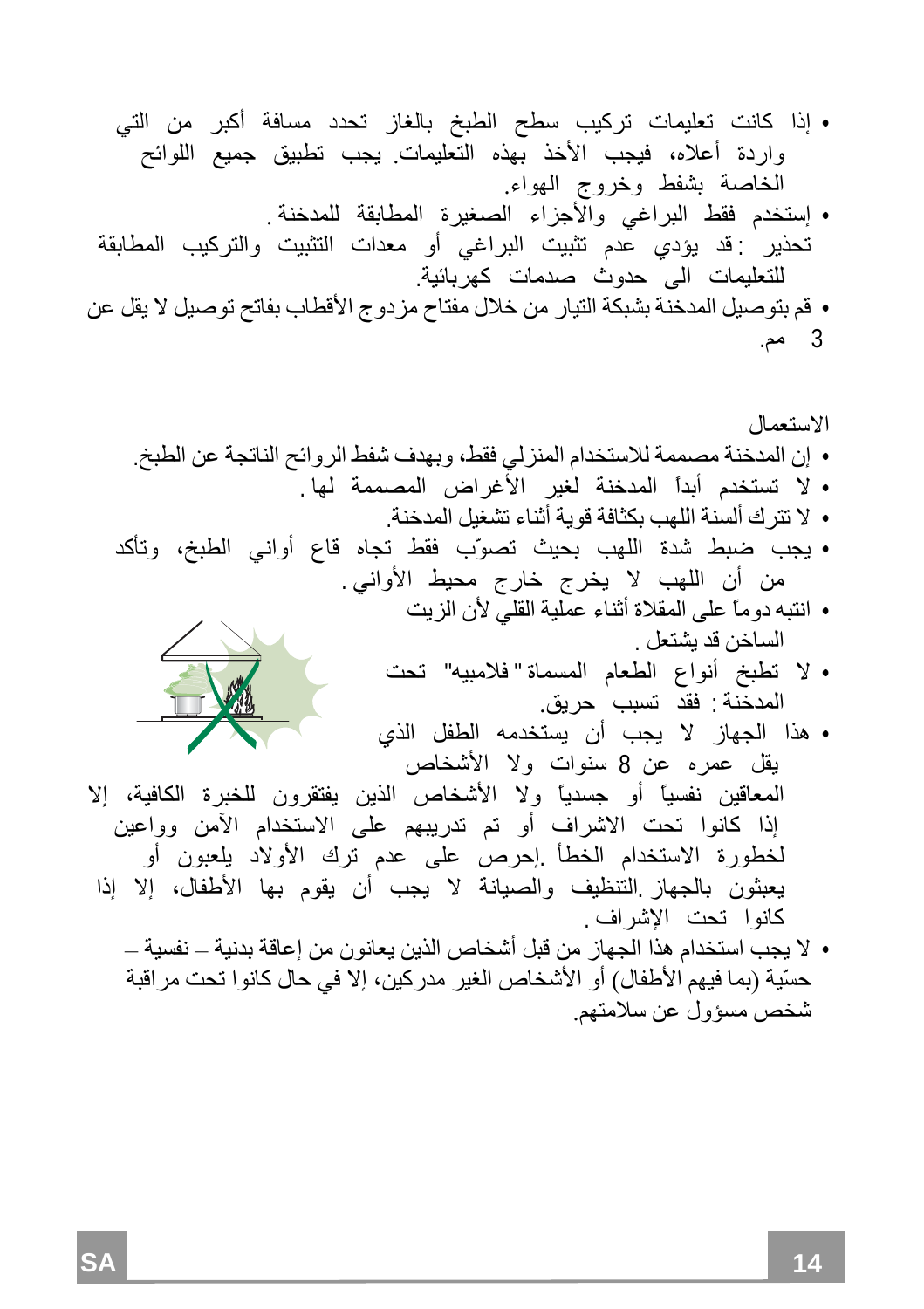• "**تحذير:** الأجزاء التي يمكن لمسها والوصول اليها يمكن أن تسخن بشدّة مع معدات الطبخ.

• نظّف <sup>و</sup>/أو بدّل الفلاتر بعد المدة المحددة والموضحة (خطر حدوث حريق). • أطفئ الجهاز أو افصل عنه التيار الكهربائي قبل القيام بأي عملية تنظيف أوصيانة. **الصيانة** • الفلاتر المضادة للشحوم يجب أن تنظف آل 2 شهرين من التشغيل أو أقل من ذلك في حال الاستعمال المكثّف ويمكن غسلها أيضاً بغسالة الأطباق. • الفلاتر من الكربون النشط لا يمكن غسلها ولا إعادة تدويرها ويجب تبديلهل آل 4 أشهر من التشغيل أو أقل من ذلك في حال الاستعمال المكثّف. " خطر حدوث حريق إذا لم يتم اتباع التعليمات عند التنظيف " •تنظيف المدخنة يتم بواسطة قطعة قماش رطبة ومنظف سائل معتدل.

الرمز  $\mathbb X$  فوق المنتج أو على صندوق التغليف يشير الى أمكانية التخلص من الجهاز كأي جهاز منزلي .عند التخلص من الجهاز يجب تسليمه الى أحد المراكز المتخصصة باعادة التدوير لمكونات الجهاز الكهربائية والاليكترونية .عند قيامك بالتخلص من هذا المنتج بشكل صحيح، سوف تساعد على منع الآثار السلبية المحتملة على البيئة وصحة الإنسان، والتي يمكن أن تنجم عن التخلص غير السليم للمنتج .للحصول على معلومات أآثر تفصيلا حول إعادة تدوير هذا المنتج، قم بالاتصال بمكتب المدينة الخاص بالتخلص من النفايات أو بالمحل الذي اشتريت منه المنتج.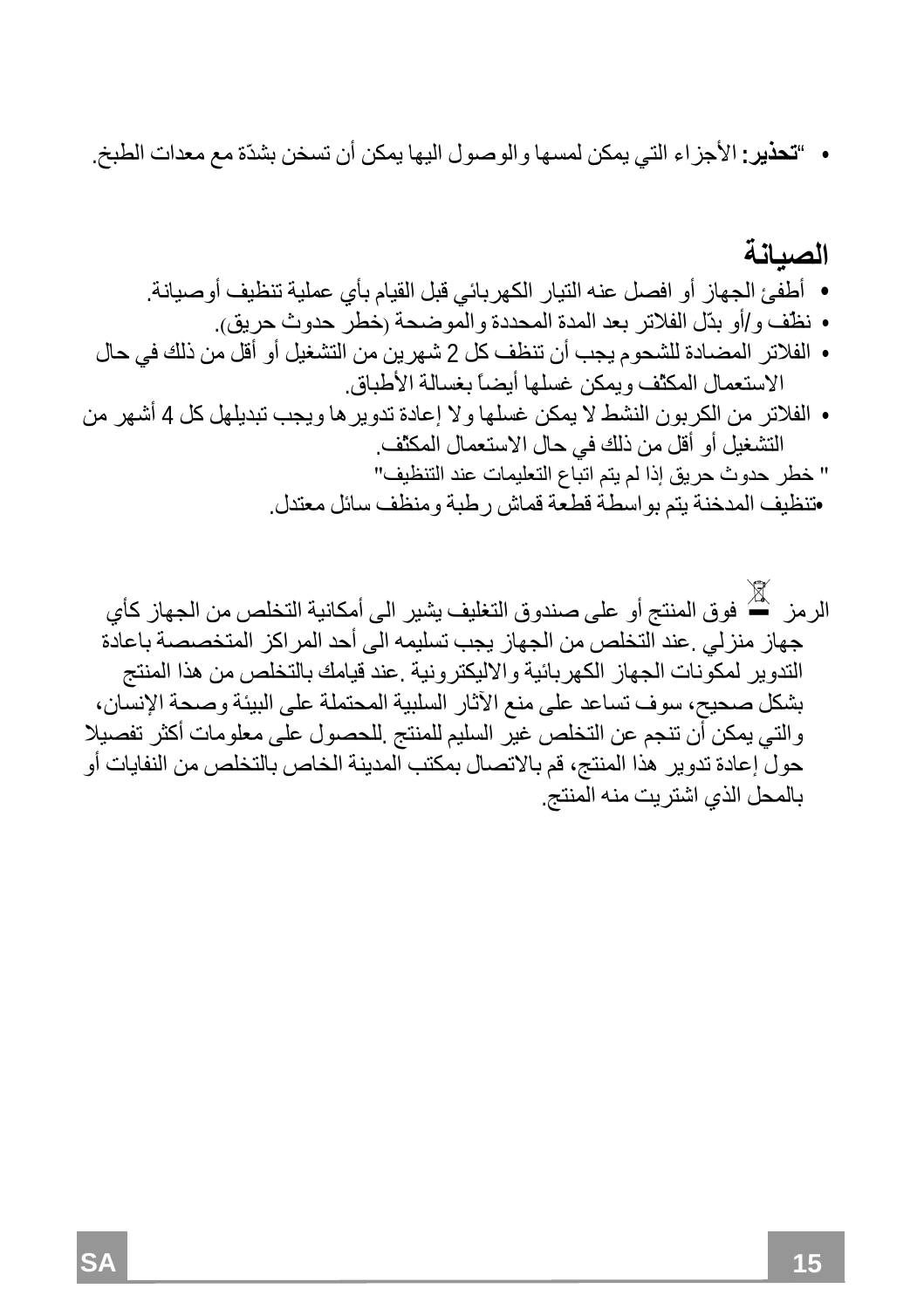



|                |                        | المكونات                               |
|----------------|------------------------|----------------------------------------|
|                | رقم المرجع عدد الوحدات | مكونات النتج                           |
|                |                        | جشم الشفاط بالكامل ويشمل وحدات التحكم  |
|                |                        | ( الاضاءة- الروحة – الفلاتر )          |
| $\overline{2}$ |                        | مكو نات اجز اء المدخنة                 |
| 1/2            |                        | الجزء العلوي من المدخنة                |
| 2/2            |                        | الجزء السفلي من المدخنة                |
| a8             |                        | شبكة مخرج الهواء اليمنى                |
| b8             |                        | شبكة مخرج ا <mark>ل</mark> هواء اليسري |
| 9              |                        | الحاف المنخفضة (120-50 1م)             |
| 15             |                        | وصلة مخرج الهواء                       |
|                |                        | مكونات التركيب                         |
| 1/7            | 2                      | حو امل تركيب جسم الشفاط                |
| 1/2/7          | $\mathfrak{D}$         | حوامل تركيب الجزء العلوى للمدخنة       |
| 11             | 8                      | طبة حائط                               |
| a12            | 8                      | مسامير (44.4x4.2 سم)                   |
| c12            | 6                      | مسامير (2.9 9.5x 9سم)                  |
| D12            | $\mathfrak{D}$         | مسامير (25 XM4 سم)                     |
|                |                        | المستندات                              |
|                | 1                      | دليل الاستخدام                         |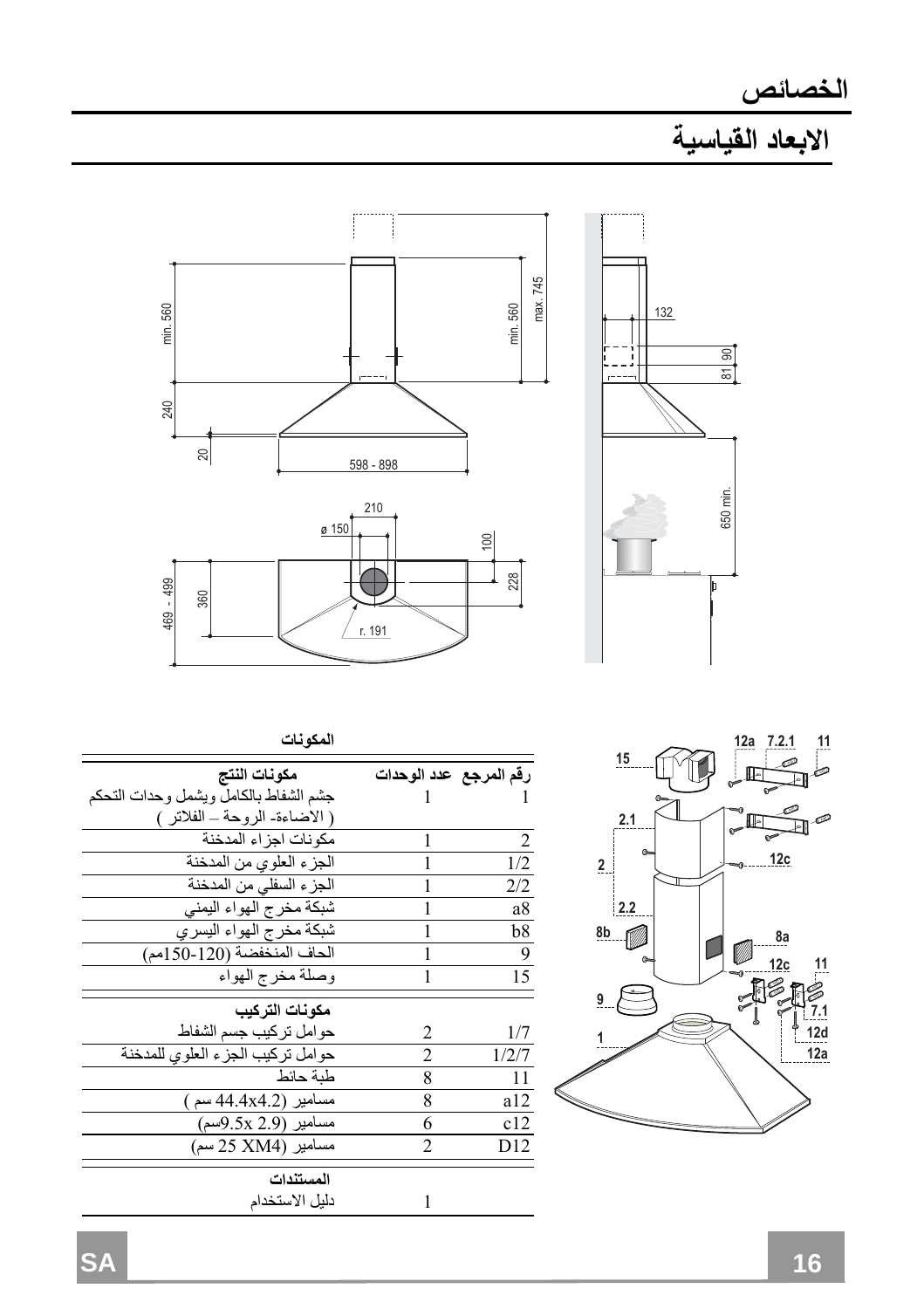

تجهيز الحائط :-

- ارسم خط راسي علي حائط ترآيب الشفاط حتي السقف او الي اعلي ارتفاع يمكن الوصول اليه وذلك في منتصف منطقة تركيب الشفاط .
- ارسم خط افقي علي ارتفاع 65( سم) فوق سطح البوتاجاز بدون اللوحة الخلفية او علي ارتفاع H ) ( )H =هو ارتفاع الجزء المرئي من اللوحة ) وذلك عند التركيب باللوحة الخلفية .
	- ضع الحامل 7/2/1( ) علي الحائط آما هو مبين بلرسم علي ارتفاع 1-2( سم) من السقف او الحد العلوي لمنتصف الخط البياني الراسي .
		- حدد مكان فتحات الحامل بوضع علامات بمنتصف الفتحات علي الحائط .
- ضع الحامل 7/2/1( ) علي الحائط آما هو مبن بالرسم علي ارتفاع Xسم آما سبق مع الحامل الاول X = )ارتفاع الحد العلوي من المدخنة ) والمبين بمنتصف الخط البيثاني الراسي .
	- حدد مكان فتحات الحامل بوضع علامات في النتصف علي الحائط .
	- ضع الحامل 7/1( ) آما هو مبين بالرسم علي بعد 110سم من الخط البياني الراسي وعلي بعد 180سم قفوق الخط البياني الافقي .
		- حدد مكان منتصف فتحات الحامل علي الحائط.
			- آرر نفس العملية علي الجانب الاخر .

اللوحة الخلفية (اختياري)

-اللوحة الخلفية يجب تركيبها قبل تركيب جسم الشفاط وفي حالة وجودها علي القمة او القاعدة يجب ضبطها علي الارتفاع المناسب<br>قبل تركيب القواعد <sub>.</sub> وهذه العملية معقدة نسبيا لذا يجب علي فني التركيب او متخصص تركيب المطابخ ان يكون عل الابعاد للوحدات .

للتركيب على القمة يجب اتباع الاتي:-

- ضع اللوحة الخلفية علي القاعدة مع ادخال الجزء السفلي بين السطح العلوي و الحائط مع التمرآز في المنتصف للخط البياني الراسي .
	- حدد منتصف فتحات السطح العلوي علي الحائط .
	- اثقب فتحتين بقطر 8مم في منتصف العلامات التي سبق تحديدها مكان فتحات السطح العلوي .
		- ادخل طبة الحائط (11) في الفتحات
		- قم بتثبيت اتلحوامل باستخدام مسامير 2/8( ) .
		- ثم قم بتركيب اللوحة الخلفية باسنخدام مسامير (8/2)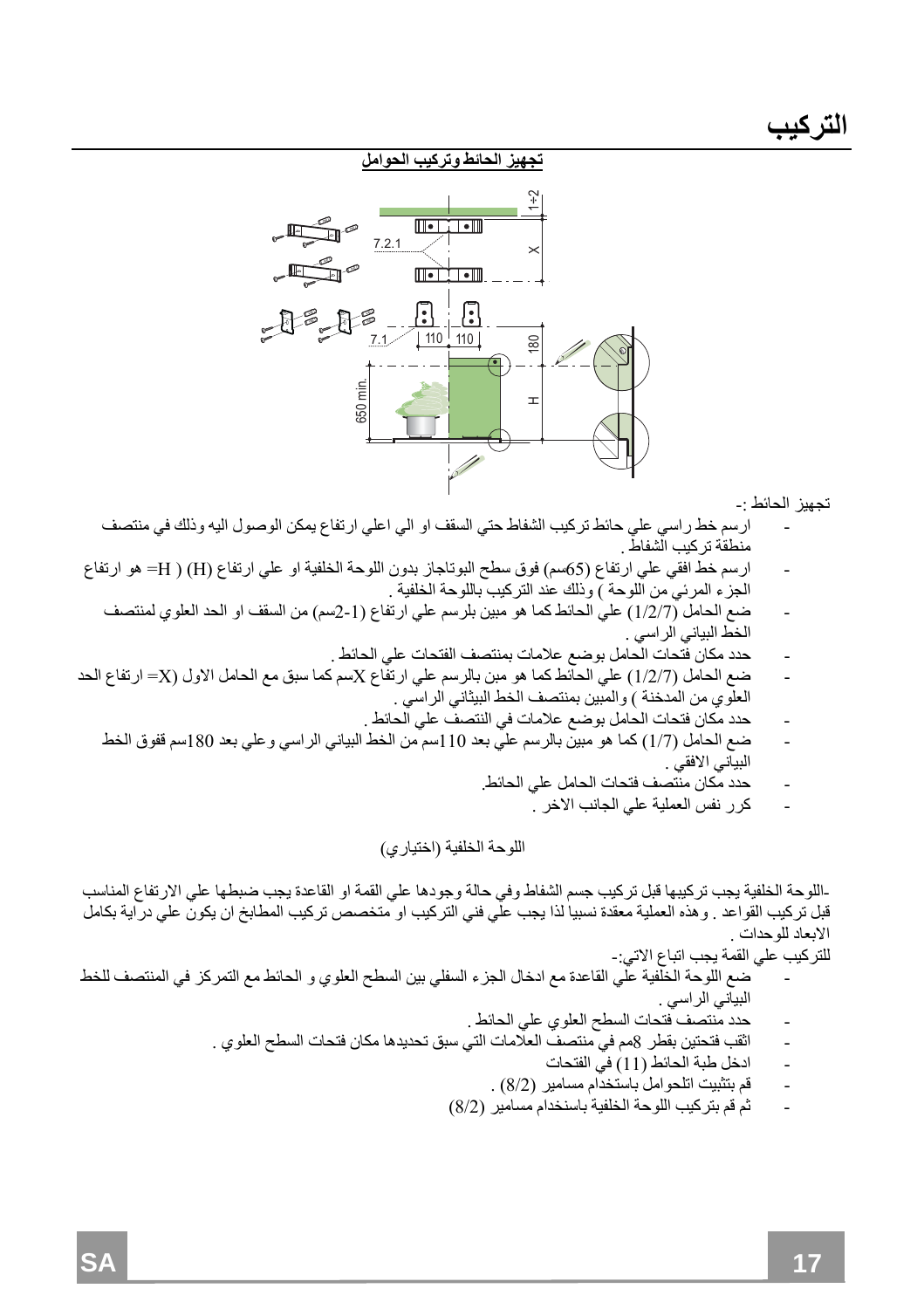

#### **تعليق جسم الشفاط**

- قم بربط المسمارين A12 ( )لترآيب الحوامل 7/1( ) .
- ضع جسم الشفاط علي الحامل 7/1( ) مع التمرآز في المنتصف علي الخط البياني الراسي .
	- استخدم مسامير التعديل ( A12 (اسفل الشفاط مستوي الشفاط .



#### **التوصيلات نظام الطرد من خلال انبوب**

- عند تركيب مدخنة الطرد قم بتوصيل الشفاط بالمدخنة باستخدام ماسورة صلبو او مرنة ( بقطر = 120-150م ) الاختيار متروك لفني التركيب .
	- لترآيب وصلة الطرد الخاصة لعادم الهواء ( بقطر= 120مم ) ادخل الحافة السفلية 9( ) علي مخرج جسم الشفاط .
		- قم بترآيب الماسورة في المكان المخصص باستخدام مشابك اتثبيت الماسورة
			- يجب نزع اي فلتر كربون موجود داخل الشفاط .



- ادفع مخرج الهواء 15( ) داخل مخرج الهواء الخاص بجسم الشفاط .
	- تاآد من وجود فلتر الكربون داخل الشفاط .

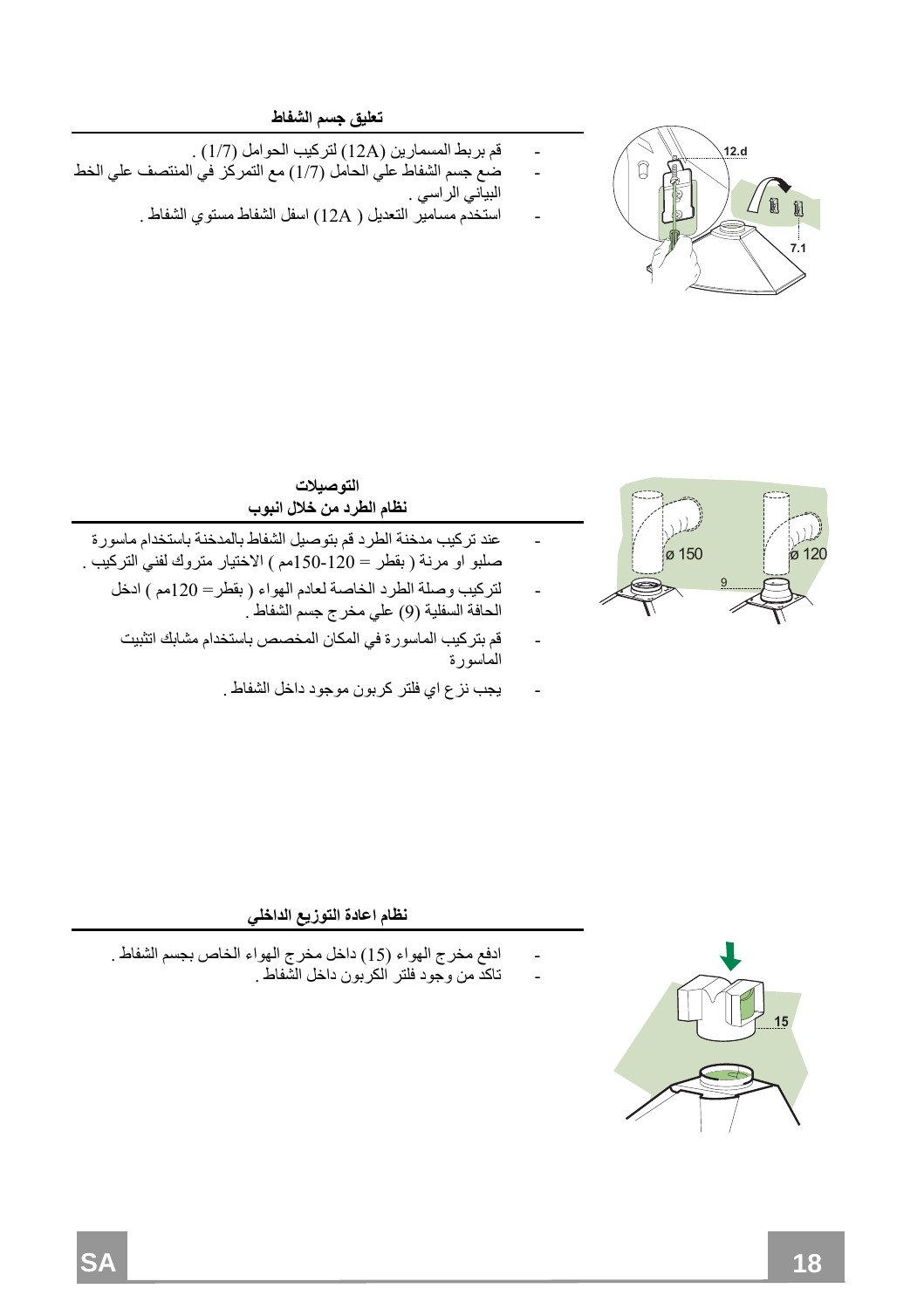**التوصيل الكهربائي**



- قم بتوصيل الشفاط بمصدر الكهرباء من خلال ( مشترك ثنائي القطبين ) لتعويض الفارق في الفتحات بين الشفاط و المصدر الرئيسي . انز ع فلَّاتر الدهون ( انز ظر فقر ة الصيانة ) و تاكد من توصيل سلك
- الكهرباء بالوضع الصحيح داخل الفيشة الموجودة علي جانب المروحة .

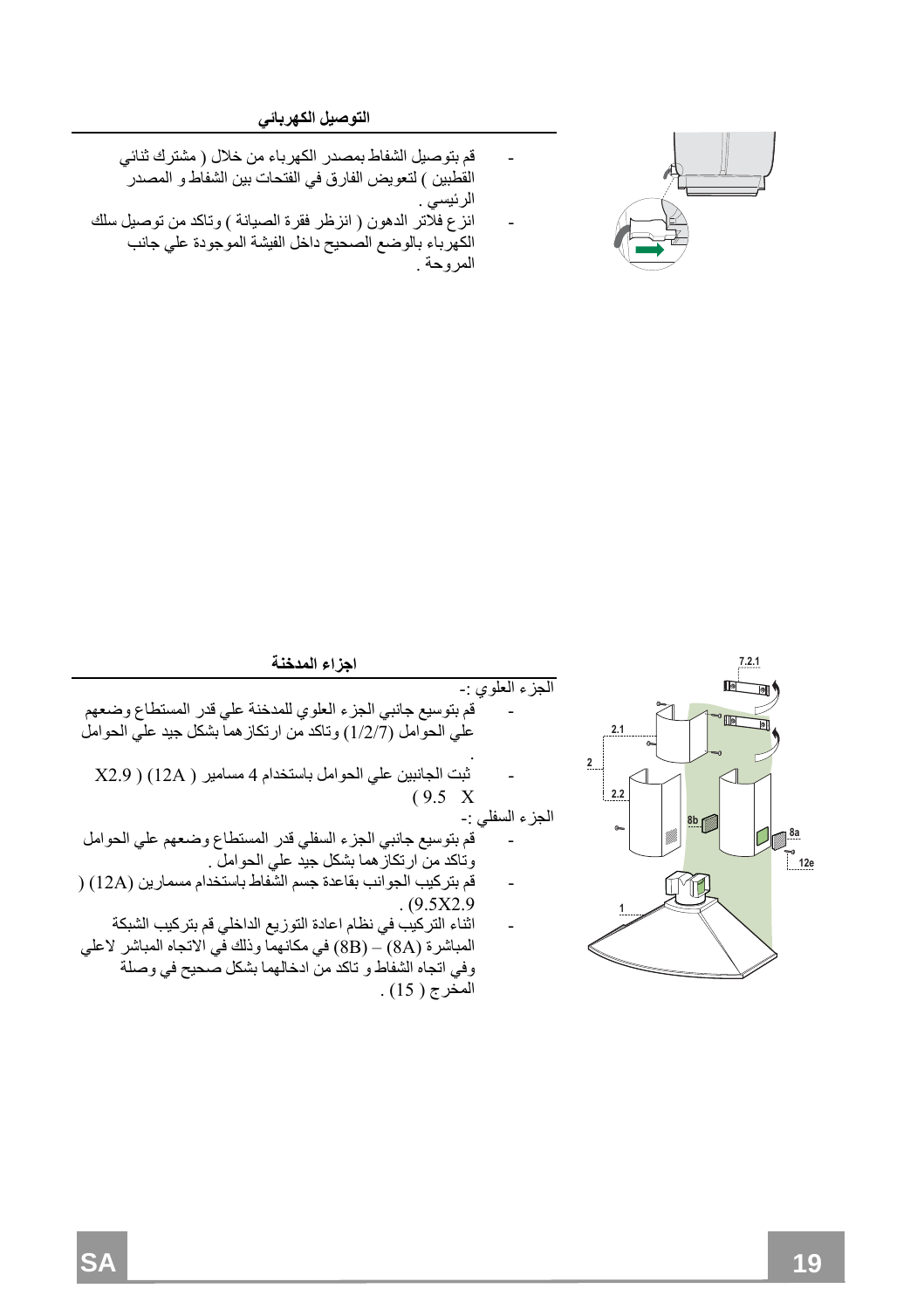**الاستخدام**

|                                                                                                                   |              | لوحة التحكم                                                                                                                                     |           |
|-------------------------------------------------------------------------------------------------------------------|--------------|-------------------------------------------------------------------------------------------------------------------------------------------------|-----------|
| s<br>V <sub>1</sub><br>V <sub>2</sub><br>V <sub>3</sub>                                                           |              |                                                                                                                                                 |           |
| مفاتيح التحكم في نظام الاضاءة<br>(ON/OFF)                                                                         | .J الاضاءة   | مفاتيح التحكم في نظام الاضاءة<br>(ON/OFF)                                                                                                       | J الاضاءة |
| مفتاح تشغيل الشفاط                                                                                                | S            | مفاتيح التحكم في عمل الموتور<br>(ON/OFF)                                                                                                        | M الموتور |
| مفاتيح التحكم في تشغيل موتور الشفط<br>ويستخدم لتجديد الهواء اثناء وجود<br>روائح و ابخرة الطهي النفاذة             | V1   الموتور | ضبط سر عة تشغيل الموتور :-<br>السرعة الادني : تستخدم<br>$-1$<br>لتجديد الهواء باستمر ار                                                         |           |
| السرعة المتوسطة : وهي تلائم معظم<br>الحالات كما نها تعطي درجة مثالية<br>لمعالجة الهواء مع صوت منخفض<br>للضو ضاء . | V2 السرعة    | اثناء الطهي الخفيف .<br>السر عة المتوسطة :<br>$2 -$<br>تناسب معظم الحالات كما<br>انها تعطي درجة مثالية                                          |           |
| السرعة القصوي : تستخدم لطرد البخار<br>الكثيف الناتج من الطهي خصوصا اثناء<br>فترات الطهي الطويلة                   | V3 السرعة    | في معالجة الهواء مع<br>نسبة ضوضاء خافضة<br>السرعة القصوي:<br>$-3$<br>تستخدم لطرد روائح<br>الطهى النفاذة خصوصا<br>اثناء فترات الطهى<br>الطويلة . | V السرعة  |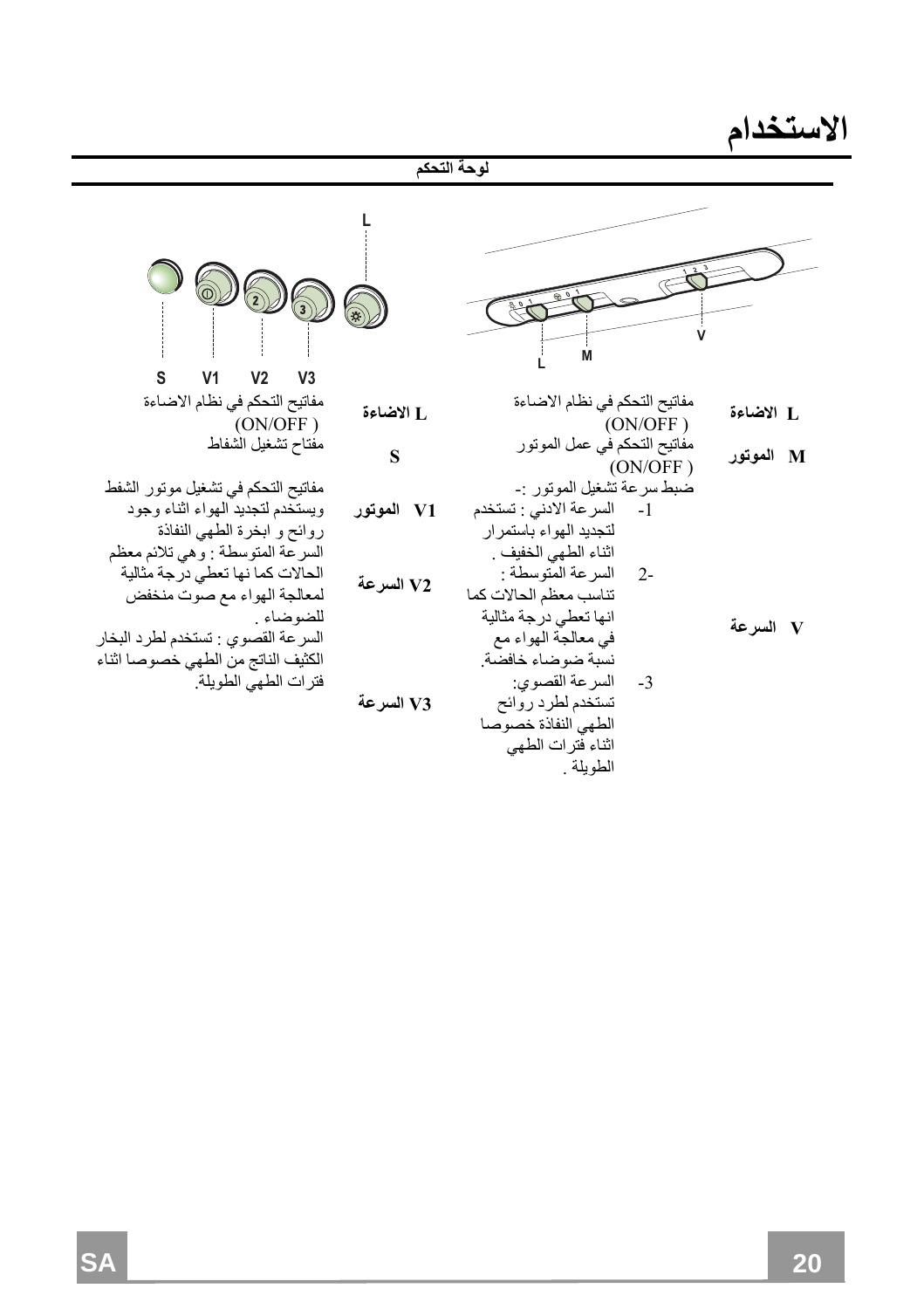## **عملية الصيانة**

#### **فلاتر الدهون**

#### **تنظيف فلتر الدهون**

- يجب تنظيف الفلاتر آل شهرين من الاستعمال او بشكل متكرر مع الاستعمال الشاق .
	- يمكن تنظيفه داخل غسالة الاطباق , .
	- يتو نزع الفلاتر من خلال الضغط عليها باتجاه الخلف مع سحبها لاسفل في نفس الوقت .
	- اغسل الفلتر مع الحرص على عدم صط الفلاتر ثم اتركها لتجف قبل اعادة التركيب .
		- عند اعادة التركيب تاكد ان مكبس الغلق متجه ناحية الخارج .



# تنظيف فلاتر الدهون المعدنية

**فلاتر الدهون**

يجب غسيل الفلتر كل شهرين علي الاقل من التشغيل وتتكرر عملية الغسيل مع الاستعمال الشاق .

- انزع الفلاتر بيد واحدة ثم ادر مقبض الامان ( بالسحب و الدوران ) .
- اغسل الفلاتر مع الحرص على عدم طي الفلاتر ثم اتركها لتجف قبل اعادة التر كبب .
	- اعد ترآيبهما باستخدام مقبض الامان ( بالسحب و الدوران ) .



#### **فلتر الكربون ( نظام اعادة التوزيع الداخلي )**

هذه الفلاتر غير قابلة للغسيل او التنظيف بل يجب استبدالها كل 4 اشهر من الاستعمال وتكرر عملية الاستبدال مع الاستعمال الشاق . تغير فلتر المربون

- انزع فلتر الدهون المعدني
- ثم انزع فلتر الكربون المشبع بالدهون آما هو موضح A ( ).
	- قو بترآيب الفلتر الجديد B ( ).
	- واعد ترآيب فلاتر الدهون مرة اخري .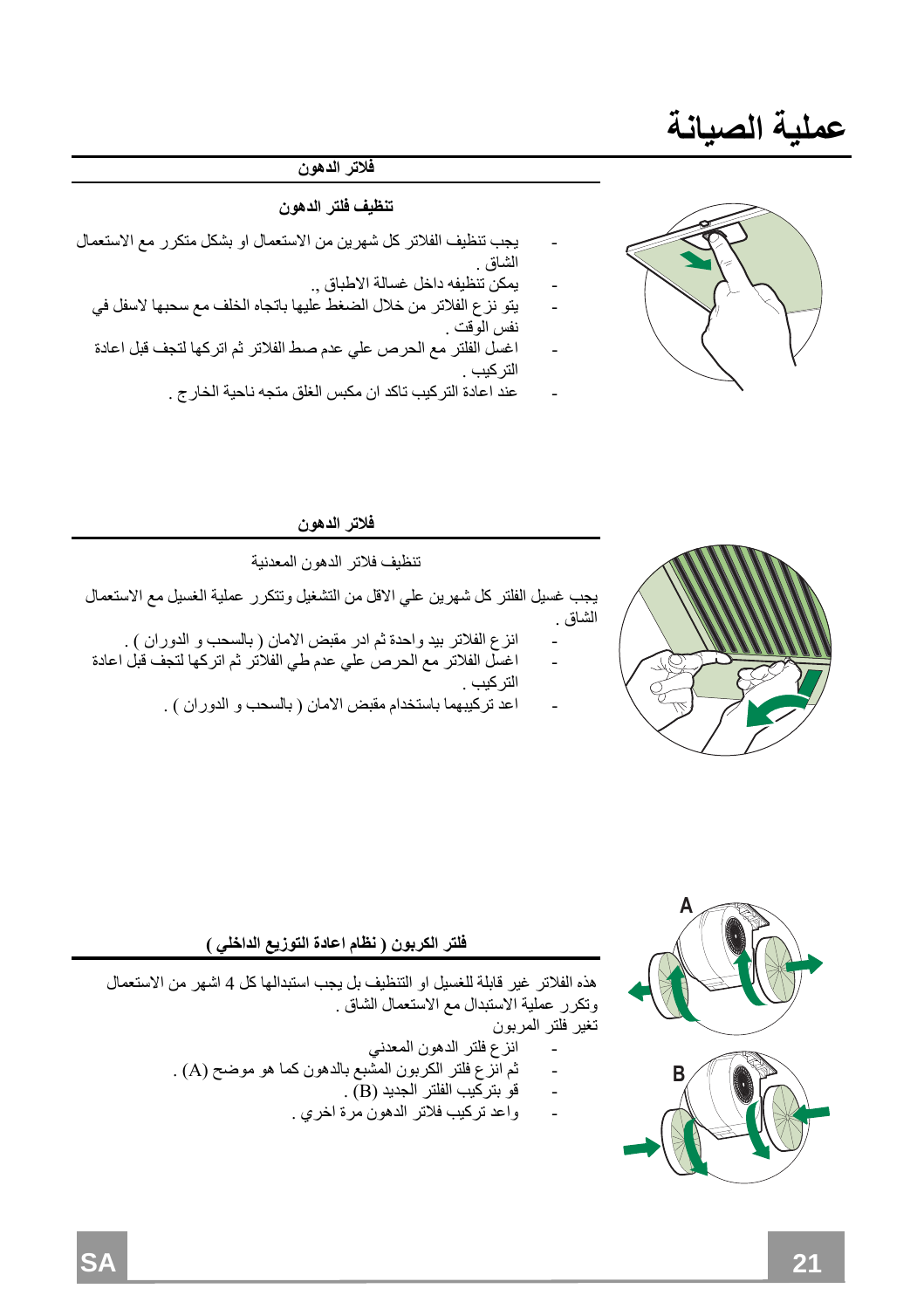

**الاضاءة** 

#### **تغير الاضاءة**

- انزع فلتر الدهون المعدني
- فك اللمبو واستبدالها باخري جديدة من نفس النوع ونفس الخصائص .
	- اعد ترآيب فلتر الدهون المعدني

| ارمز الــ ILCOS                                                  | الأبعاد<br>(ص | الفولتاج<br>۱۵۱ هغ | الته صىله        | 'لاستعلاك<br>۱۵ اط | المصدا |
|------------------------------------------------------------------|---------------|--------------------|------------------|--------------------|--------|
| DRBB/F-4-220-240-E14-35/100                                      | 107 x 37      | $220 - 240$        | E14              |                    | 且      |
| DRPAR-5/840-220/240-GU10-35/36<br>DRPAR-5/830-220/240-GU10-35/36 | 52 x 50       | 230                | GU <sub>10</sub> | 5                  | ₩      |